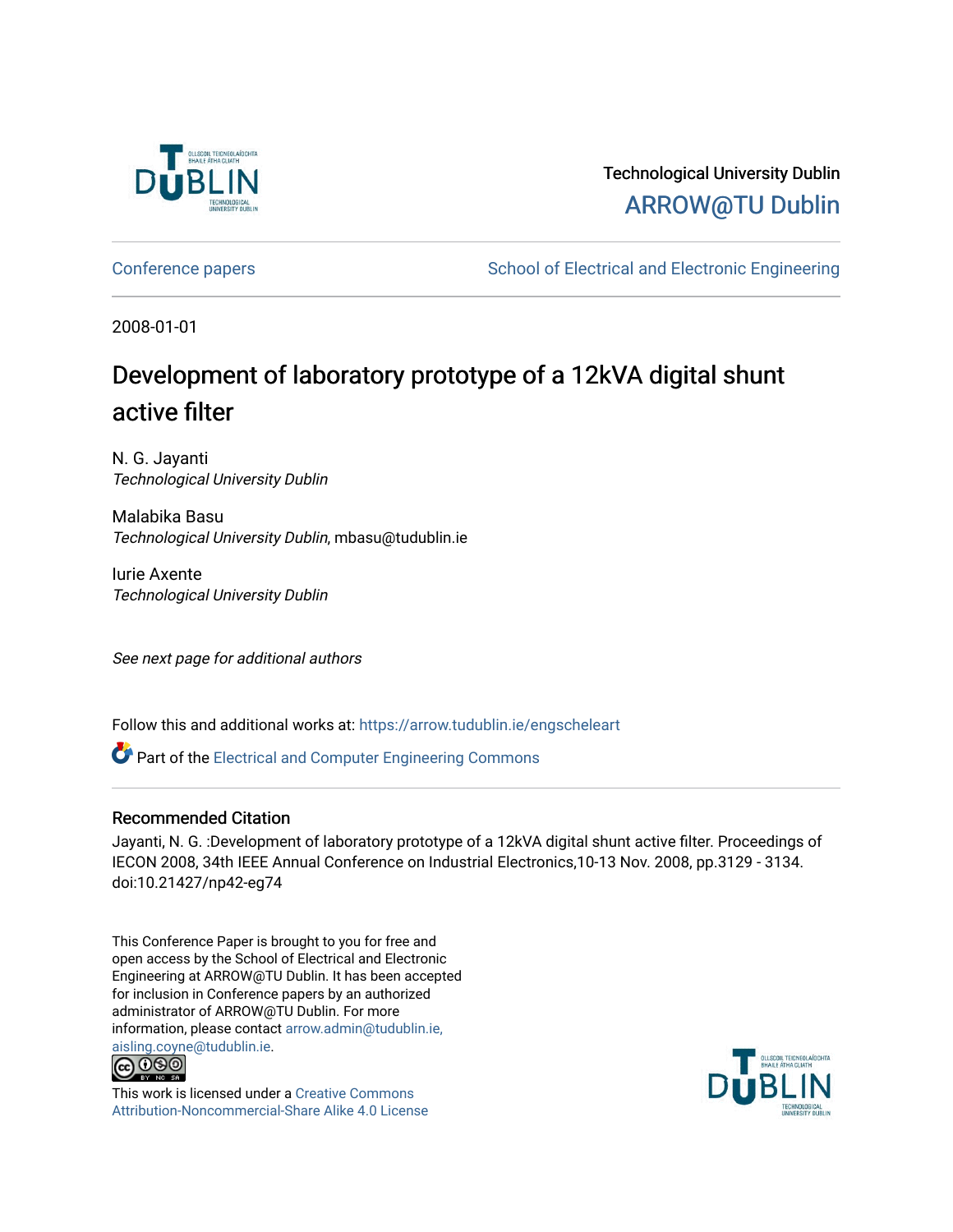## Authors

N. G. Jayanti, Malabika Basu, Iurie Axente, Kevin Gaughan, and Michael Conlon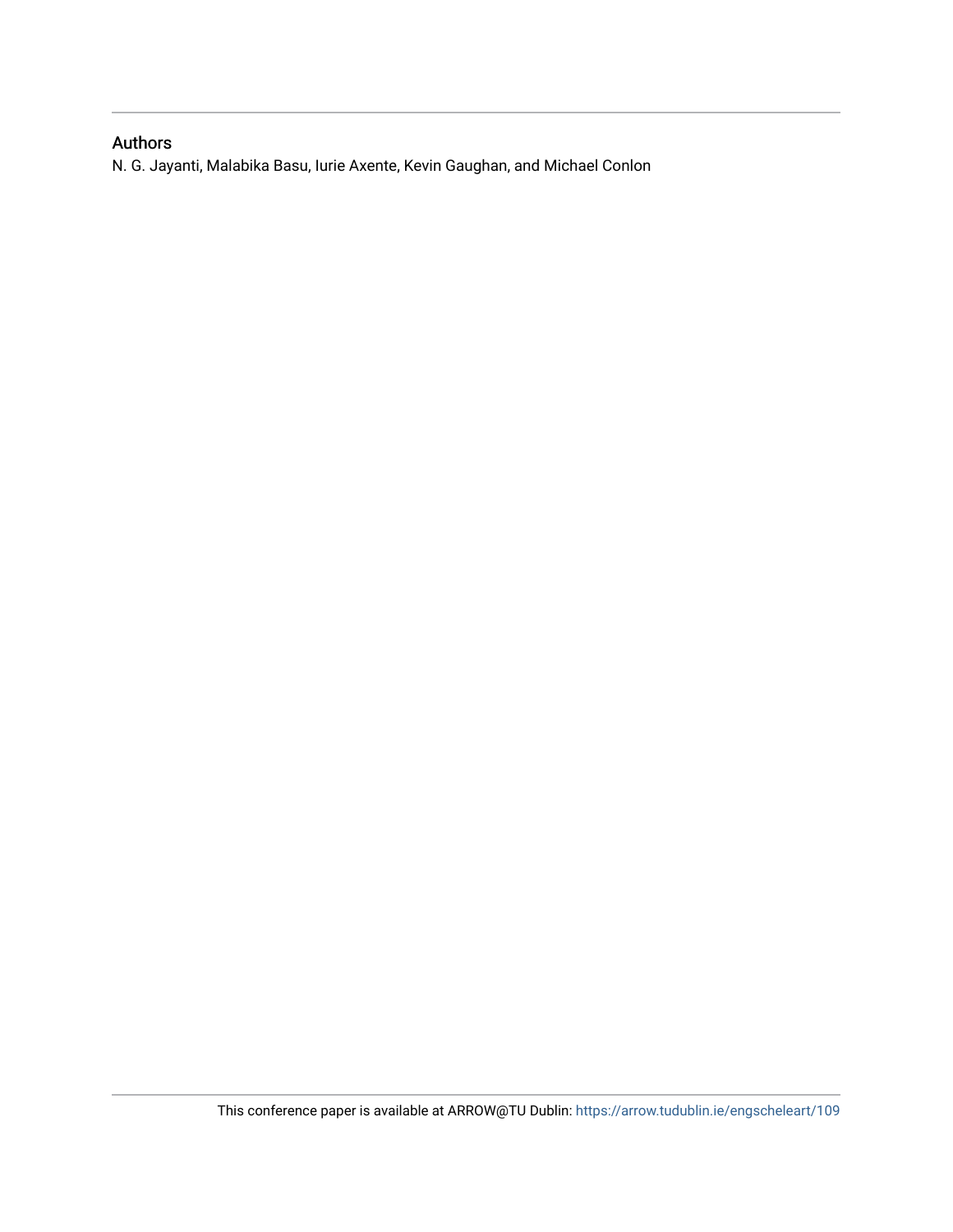# **Development of laboratory prototype of a 12kVA digital shunt active filter**

Jayanti N. G., *Student member IEEE*, Malabika Basu, *Member IEEE,* Iurie Axente, Kevin Gaughan and Michael F. Conlon

 School of Electrical Engineering Systems Dublin Institute of Technology Kevin Street, Dublin-8, Ireland

*Abstract-***The paper reports the development of a laboratory prototype of a fully digital DSP controlled 12 kVA Shunt Active Filter (ShAF) capable of compensating for non-linear, unbalanced load and reactive power. A fully digital controller is implemented for the reference generation and the current control purposes. The delay problem in digital current controller is overcome by application of a fast DSP, a compact controller and proper flow of control steps in the DSP software. A Phase Locked Loop (PLL)-less software grid synchronization method has been proposed for the effective operation of the ShAF under the grid frequency variation. The source current THD has been improved from 15.8% to 4.45%. The control features, experimental setup, and results are presented in the paper.** 

#### I. INTRODUCTION

 The Active Filters (AF) are preferred over passive filters as solution to various Power Quality (PQ) problems arising from the load or the supply side. The few obvious reasons for this are [1]:

- (1) Design of the active filters is almost independent of power system parameters.
- (2) No lengthy tuning effort is required in the design of active filters, which is usual in case of passive filters
- (3) Possibility of resonance is excluded in the active filter application

The various configurations of active filters are reported in [2] and [3]. The systems are inherently complex and require sophisticated control system to achieve the satisfactory performance. A fast Digital Signal Processor or a microprocessor is often utilised to carry out the complex control of the active filters. The DSP application for control of the Shunt Active Filters (ShAF) is reported in [4]-[9]. The reference current generation, and achieving the generated reference through some appropriate current control are two identified tasks under any type of control. In [4], DSP is applied to generate reference source current based on measurement of the source voltage and the DC link voltage. A PWM current control is applied externally with measured and generated source current. A balanced supply voltage at the point of connection is crucial for proper operation of this control. A fully digital controller is implemented in [5]. An attempt has been made to damp the propagation of voltage harmonics in the distribution line. It applies a synchronous rotating frame technique to generate the compensator reference current, and hence the compensator voltage. SinePWM technique is used to generate the switching for the voltage source inverter. In [6], the source current reference is generated as an in-phase component of fundamental positive sequence component of the source voltage, calculated by applying synchronous reference frame transformations. However, an analog hysteresis controller is applied to generate switching pulses with the help of a generated source current reference and measured source current to avoid inherent delay of digital current controller. In [7], 4 different control techniques of ShAF are compared at a lower switching frequency of the Voltage Source Converter (VSC). [8] has developed a novel controller based on the Lagrange multiplier optimization technique to generate compensator current reference in DSP. An external hysteresis current controller is implemented to impose the compensator current. In [9], selective harmonic compensation is implemented to generate the reference compensator current. The delay in the measurement and control action, aliasing effect in digitized voltage and current signals due to switching noise are major concerns in any DSP based controller. Synchronous sampling and calculation methods are suggested in [5] to eliminate these effects. Additionally a fast DSP with an Analog to Digital Converter (ADC) of high conversion rate should be chosen for fast control action. Source current reference generation and control instead of the compensator current is suggested in [6] to avoid the spikes in the source current when there is sharp change in the non linear load current. But delay in the control decision and switching can also cause the source current to go out of bands in hysteresis type of current control in spite of direct source current control if a fast DSP and a compact control technique is not chosen.

 A compact digital controller to compensate for load current harmonics, load reactive power and load unbalance even under unbalance supply conditions is implemented with a ezDSP F2812 development kit (TMS320F2812 32-bit fixed point processor) for the system shown in Fig. 1. A simple software zero crossing detection based line frequency synchronizing method has been proposed and applied in the control of ShAF. Therefore, a PLL-less control has been achieved which saves the processor time and need of any additional hardware. The DSP implementation of the control has been explained in detail in this paper. The choice of DSP kit is very suitable for the control of ShAF as it contains 16, 12-bit ADC channels, 56 general purpose digital ports of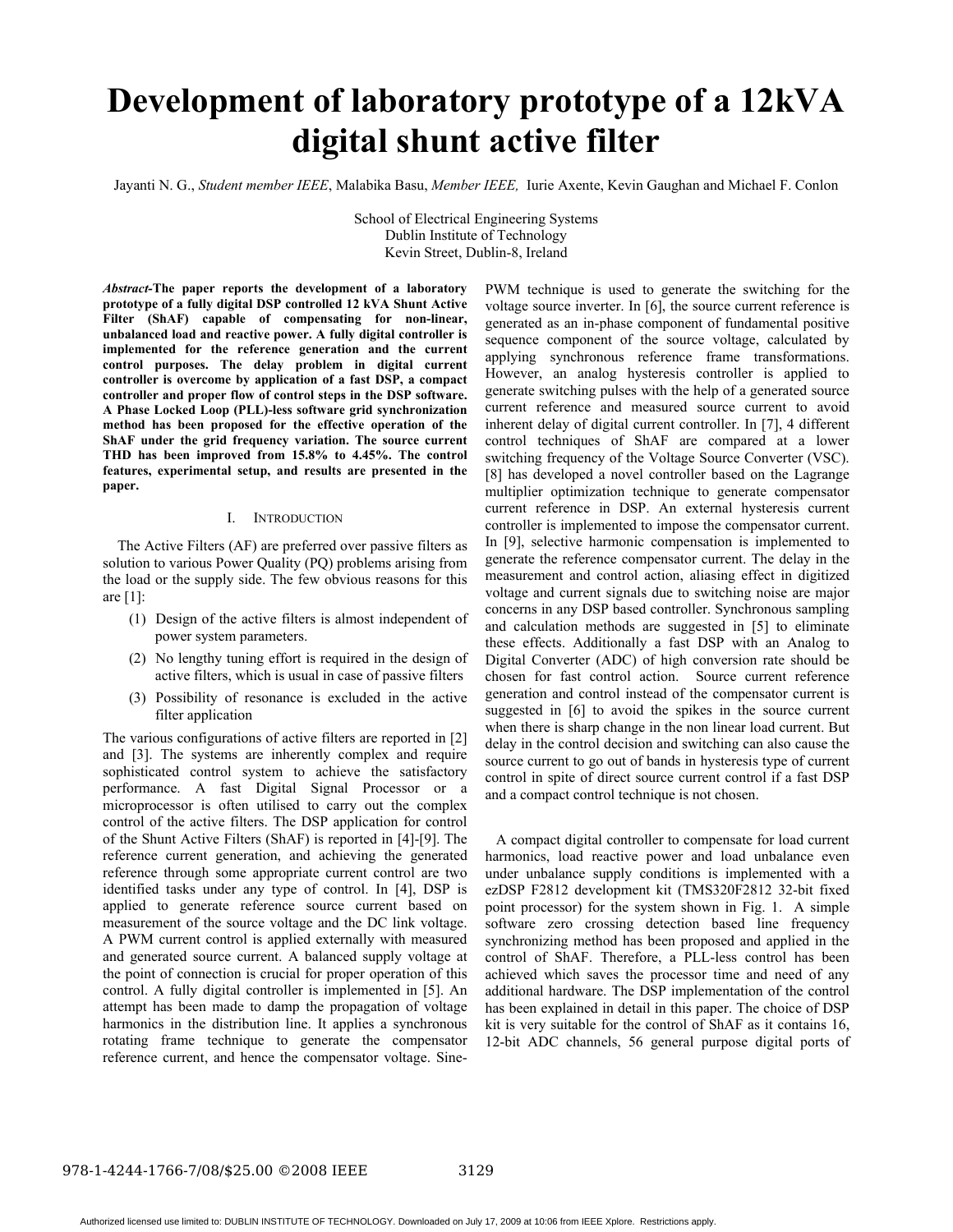which 12 can also act as inbuilt PWM channels, ample onchip memory as well as external memory and processing speed of 150MHz. The laboratory prototype of the ShAF shown in Fig. 1 was developed. The system parameters, control details and results are presented in the following parts of the paper.



Fig. 1. Power circuit configuration of ShAF with supply load and connecting filters

#### II. CONTROL AND DSP IMPLEMENTATION

#### *A. ShAF Control*

 The shunt active filter is controlled as a current controlled voltage source inverter. The measured source current is controlled to stay within the reference band generated with the help of a hysteresis current controller. The control objective can be explained with a block diagram shown in Fig. 2. When applied with a non linear/inductive load, the objective of the shunt converter is to compensate for the load current harmonics, load reactive power and load unbalance such that a unity power factor balanced sinusoidal source current condition is established at the PCC. Therefore, the shunt active filter current is controlled indirectly by controlling the source current to be perfectly sinusoidal and in phase with the source voltage. The fundamental positive sequence in phase and quadrature components of the source voltage (and hence the phase angle) are calculated with (1)-  $(4)$ .

$$
\begin{bmatrix} V_{dp} \\ V_{qp} \end{bmatrix} = \frac{2}{3} \begin{bmatrix} sin(\omega t) & sin(\omega t - 2\pi/3) & sin(\omega t + 2\pi/3) \\ cos(\omega t) & cos(\omega t - 2\pi/3) & cos(\omega t + 2\pi/3) \end{bmatrix} \begin{bmatrix} V_a \\ V_b \\ V_c \end{bmatrix}
$$
 (1)

$$
V_{d,q,\,pos} = \frac{1}{T} \int\limits_{t-T}^{T} V_{dp,\,qp} dt
$$
 (2)

$$
\theta = \tan^{-1} \left( \frac{V_{\text{qpos}}}{V_{\text{dpos}}} \right) \qquad \qquad \text{IF } V_{\text{dpos}} > 0 \tag{3}
$$

$$
\theta = \tan^{-1} \left( \frac{V_{qpos}}{V_{dpos}} \right) + \pi \quad \text{IF } V_{dpos} < 0 \tag{4}
$$

 The phase angle obtained by these components is suitable for calculating the sine template, which is in phase with the positive sequence source voltage. The DC link capacitor is maintained at a reference value. Any variation in the DC link capacitor voltage is the direct measure of the real power requirement of the load. Therefore, the output of the PI controller applied to maintain the DC link voltage constant is the reference magnitude of real power component of the source current as implemented in [4] and [10]. The current magnitude is multiplied by the sine template to generate the reference current. A hysteresis band is constructed by adding and subtracting appropriate offset values to the reference. The measured source current is continuously compared against the hysteresis top and bottom bands to generate the switching pulses. More details on the hysteresis controller can be found in [2]. The compactness of the control and flexibility to work under all load current and source voltage circumstances makes it a very attractive choice to implement in a DSP.



Fig. 2. Control Block of ShAF

#### *B. DSP implementation of control*

 The control is implemented with a Texas Instrument DSP (TMS320F2812). The power signals to be fed to the ADC have to be conditioned appropriately. The conditioning circuit for phase voltage measurement consists of a resistive attenuating stage, differential amplifier stage, low pass filter stage and a level shifting stage. The source currents are measured with LEM current transducers, passed through differential amplifier, low pass filter and a level shifting circuit. The DC voltage measurement has an appropriate resistive attenuating circuit and a low pass filter. The voltage input to the ADC must be strictly in the scale of 0-3 Volts. Therefore, a transistor based over-voltage protection circuit is built as the last stage of the signal conditioning circuit.

 The control software is developed in C using Code Composer Studio environment and loaded on DSP. The Interrupt Service Routine (ISR) where switching decisions are made is operated at around 18 kHz. A frequency locking algorithm is implemented as shown in Fig. 3. The program is started with a 50 Hz approximation of source frequency. The zero crossing of the 'A' phase source voltage at negative to positive half cycle transition is detected with a simple threshold comparison method. A noisy zero crossing is a potential threat for this method of synchronization. To avoid detection of multiple zero crossing, any successive zero

#### 978-1-4244-1766-7/08/\$25.00 © 2008 IEEE 3130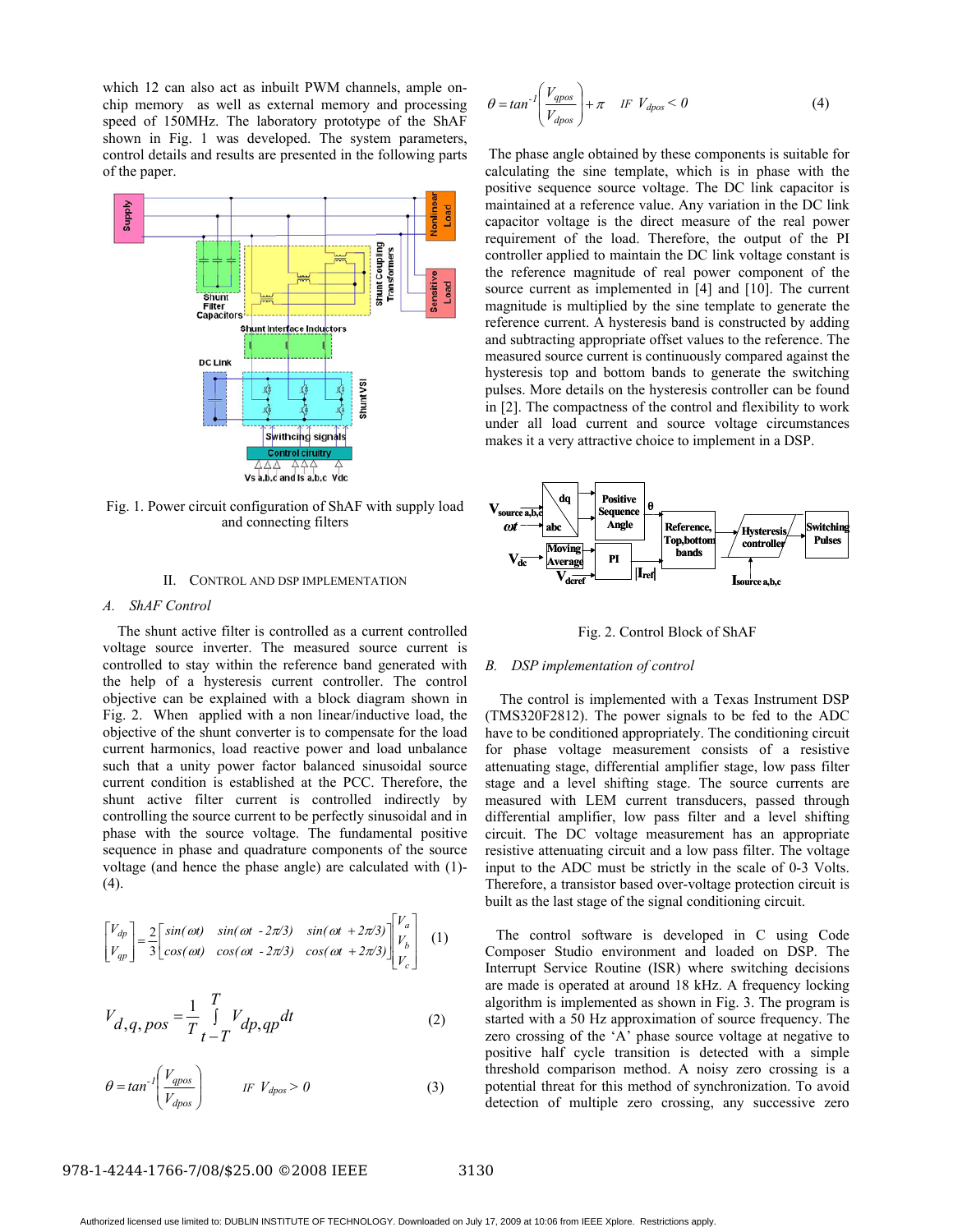crossing detected is discarded for next 30 samples after the first one is detected. The number of samples for one power cycle is counted. This is compared with a fixed number of samples every time the zero crossing is detected. (360) samples in the present work, considering 18kHz as the sampling frequency). If the grid frequency is higher than 50Hz, a positive difference is calculated. Therefore the speed of the clock synchronized with the ISR and ADC sampling should be increased to synchronize with the grid frequency. Therefore, the clock dividing register value is reduced to increase ISR and ADC sampling frequency. The clock divider is updated in the other way if the grid frequency falls below 50 Hz. The clock divider is adjusted after the detection of every zero crossing, such that the difference between the sample count and the fixed count reduces to zero. Therefore the ISR and ADC sampling frequency will be at or around 18kHz to take into consideration of variation in supply frequency. The register associated with the ISR timer is shadowed in F2812 DSP, which means the register can be updated anywhere in the ISR and can be made effective with different events of the timer (period match and overflow/underflow of counter register).



Fig. 3. Frequency locking control block



Fig. 4. Flowchart of control

The ADC sampling remains synchronized with the supply frequency since supply frequency is tracked continuously. The inherent delay caused by the ADC sensing and calculations in digital hysteresis controller is of great concern when these types of current controllers are designed. To avoid the delay in switching decisions, the measured source current is compared with the reference value of the current calculated in the previous ISR time. This avoids the delay in switching that can be caused by the calculation time (about 30us). The switching decision is sent to 6 inbuilt General Purpose Input/Output ports (GPIOs). The flow of control followed in Fig. 4 has given satisfactory performance for fully digital control of the ShAF.

 The level of the DSP output switching pulses is 0 or 3.3 Volts. The pulses are amplified to a 15 Volts level and a blanking delay of 3  $\mu$ s is introduced to complementary switching pulses before it is sent to the gate drive circuit of the IGBTs. The protection features such as DC over-voltage and DC over-current are implemented in both hardware and software (Power Drive Protection Interrupt feature of F2812 DSP). The switching pulses are immediately disabled through software during any such abnormal condition.

#### III. EXPERIMENTAL SETUP

 The shunt active filter constructed with 6 IGBT switches (150A, 600V) and anti-parallel diodes is connected in a power system as shown in Fig.1. The ShAF is connected to the DC link capacitor (2200µF) maintained at 350V. The load connected is a combination of resistive and inductive elements and a three phase diode bridge rectifier supplying a resistive load. The ShAF is connected to the power system through a 230:130V autotransformer and interfacing inductor (L=1.245mH, R=0.1  $\Omega$ ). A 20 $\mu$ F capacitor with damping resistor of  $4 \Omega$  is connected at the point of common coupling to bypass the switching frequency [11]. This avoids the ShAF switching frequency being fed into the supply. A California Instrument power supply unit has been used and variable loads are used to create the load transients.

#### IV. RESULTS

 The steady state and dynamic performance of the ShAF is presented in this section.

#### *A. Steady state Performance*

 The frequency locking of generated reference in DSP and voltage input of one of the phases can be seen in Fig. 5. The source frequency is around 50.5 Hz where the reference frequency is generated at 50 Hz, when the program starts. But the generated reference frequency gradually locks to the supply frequency by appropriate adjustment of speed of the ISR clock.

 Fig. 6 show the load current as a combination of resistive, inductive and diode bridge rectifier currents. (in Fig. 6 1A peak corresponds to 66mV, peak measured with LEM current transducer LA 205-S). The steady state load current, ShAF current and source current can be seen in Fig. 7 when the ShAF is in action. The THD of the source current measured in the supply unit drops to 4.45% from 15.8% (8%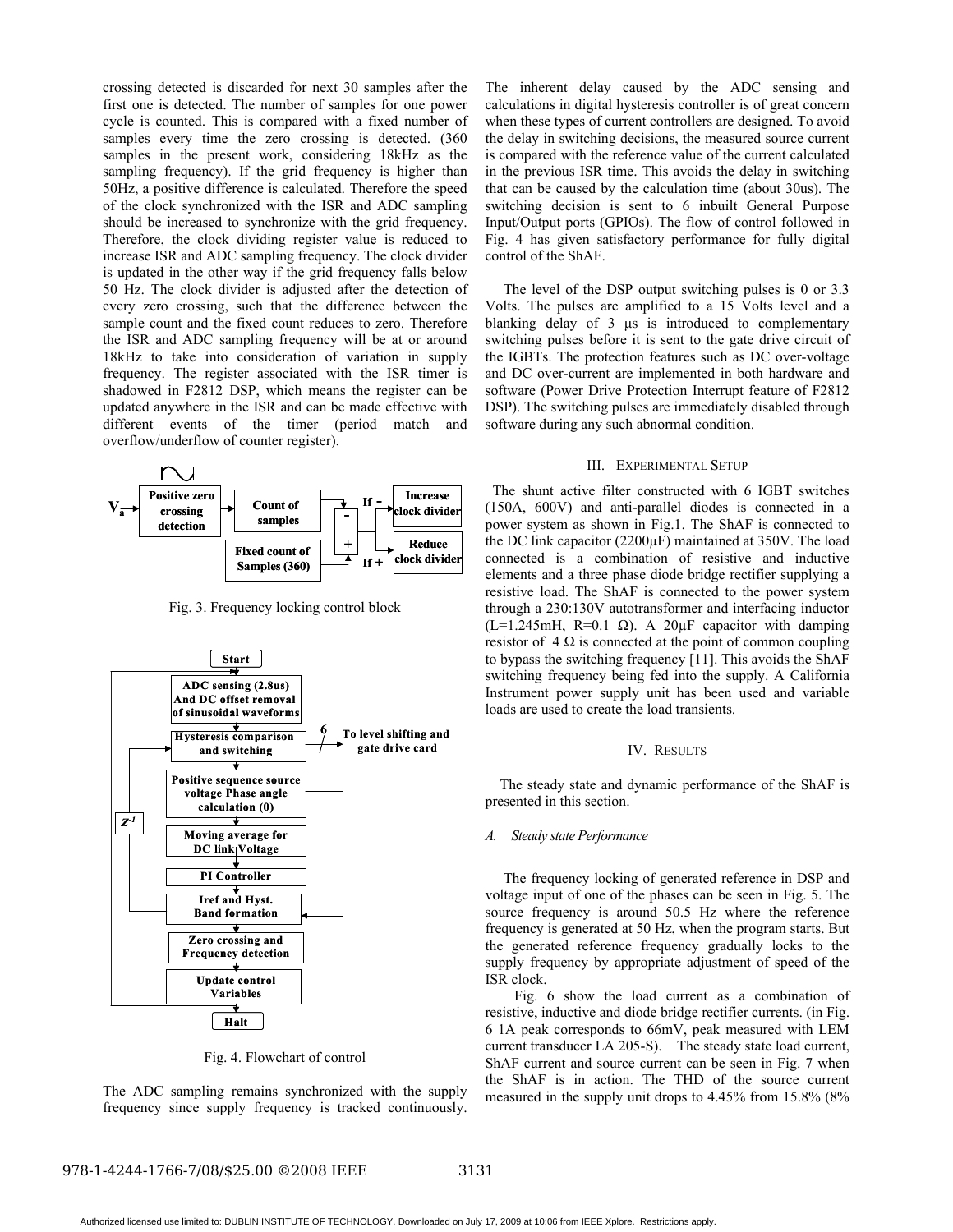limit is recommended, by IEEE standard 519-1992). The three phase source current can be seen in Fig. 8. (In Figs. 7,8 and 9 - 1A, peak corresponds to 33mV, peak measured with LEM current transducer LA 205-S)



Fig. 5. Frequency locking of reference with grid voltage



Fig. 6. Resistive, inductive, non-linear and total load current

The compensating action of the ShAF when a load unbalance is created can be seen in Fig. 9. The load and source currents are shown in the Fig.9 respectively.



Fig. 7. Load, source and ShAF current in steady state



Fig. 8. Three phase source current



Fig. 9. Load and Source current during load unbalance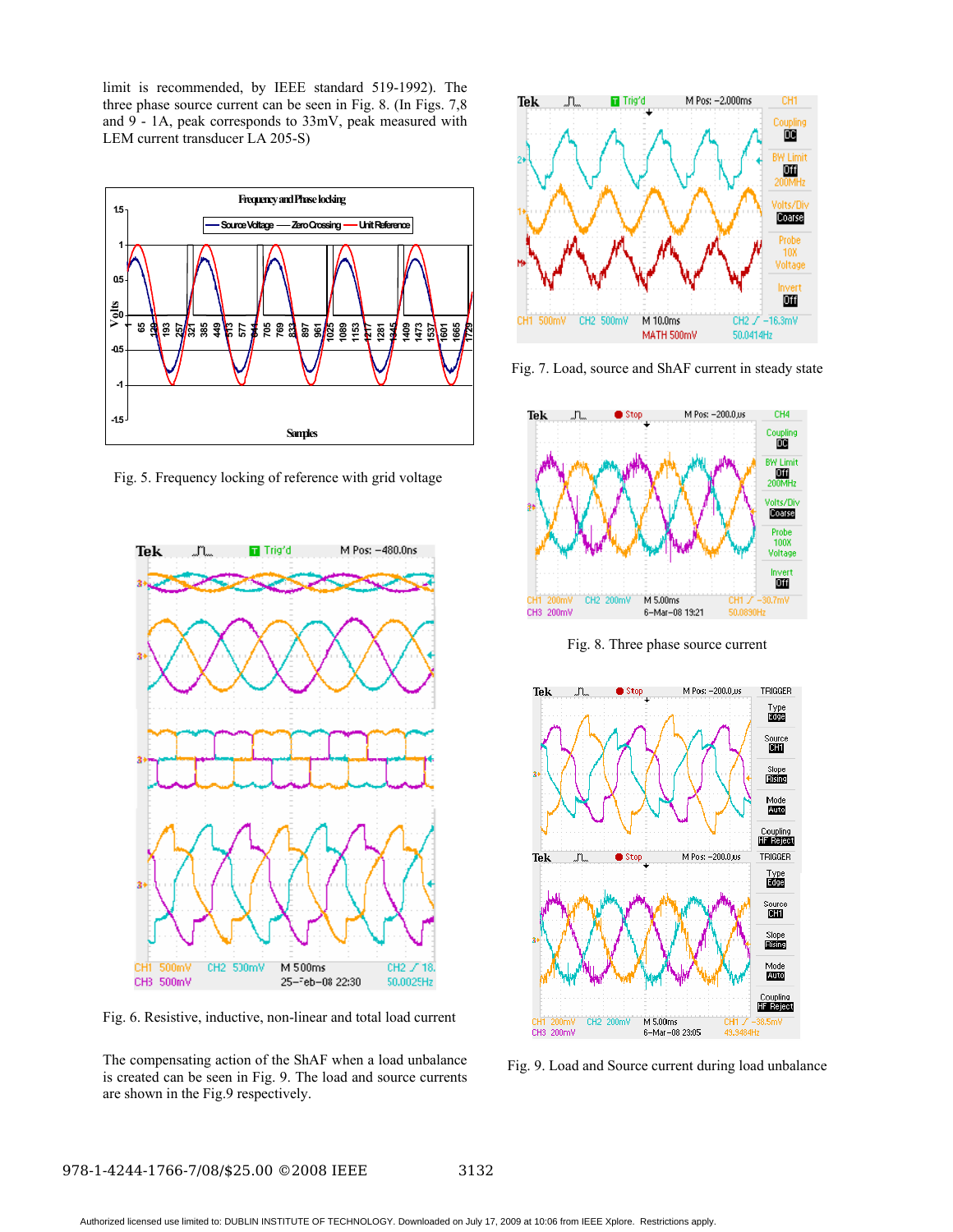#### *B. Dynamic Performance*

The DC link dynamics during turning nonlinear load on-off can be seen in Fig. 10. The DC link is maintained at 350V by the action of the PI controller. When the nonlinear load is switched off the real power supplied to the load previously is transferred to the DC link capacitor until a new source current reference suitable for the new load condition is calculated. Therefore, the DC link voltage rises above the reference value. Similarly, the DC link voltage drops when a load is suddenly switched on. The controller takes around 6 power cycles to stabilize the DC link voltage. Fig. 10 shows the load current and the DC link voltage during switch on and switch off of a non-linear load.



Fig. 10. DC link transients during load on-off

Fig. 11. shows the source voltage (yellow plot) and source current (blue plot) during a load change operation. The nonlinear load is suddenly switched on. The magnitude of the source current increases accordingly by control action. But a unity power factor condition is maintained throughout the steady state and transient period as the source current reference is generated by the positive sequence of the source voltage.



Fig. 11. Source voltage and current

The Harmonics profiles of the load and the source current are given in Fig. 12 and 13 respectively. It can be seen from Fig.13 that the source current harmonics has been reduced to 4.45% from 15.8% by application of the digital ShAF.







Fig. 13 Harmonics profile of source current

#### V. CONCLUSIONS

A fully digital controller for ShAF has been implemented with a DSP. A PLL-less grid synchronization method applicable in a digital controller of ShAFs has been proposed and implemented. A compact control algorithm and fast sampling are very important to avoid the current distortion while implementing a digital reference current generator and hysteresis current controller for a ShAF. The THD of the source current is improved from 15.8% to 4.45% (8% limit is recommended by IEEE standard 519-1992) with the implemented digital controller. The performance of the DSP controller has been found out to be very satisfactory.

#### **REFERENCES**

- [1] H. Akagi, "Trends in active power line conditioners", *IEEE Transactions on Power Electronics*, Vol. 9, No. 3, May 1994, pp. 263-268.
- [2] Arindam Ghosh and Gerard Ledwich, *Power quality enhancement using custom power devices*, Kluwer academic publishers 2002.